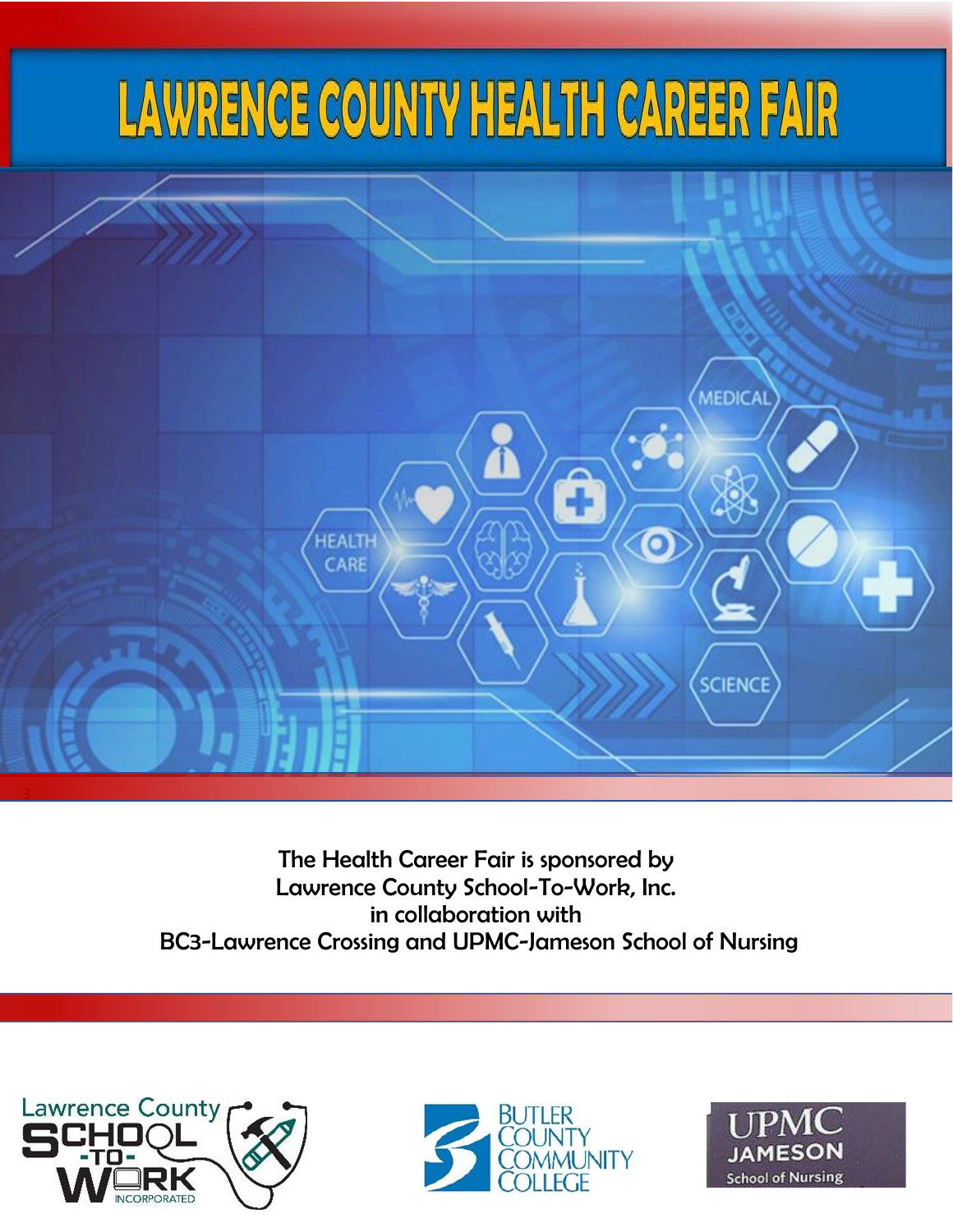## **Health Careers are separated into 5 career pathways with focus on specific areas:**

| Therapeutic          | Focus: Working with patients to provide care, treatment, or counseling to improve the patient's status over time |
|----------------------|------------------------------------------------------------------------------------------------------------------|
| Diagnostic           | Focus: Tests to detect, diagnose, and treat diseases, injuries, or other physical conditions                     |
| <b>Health</b>        | Focus: Managing patient information, financial information, and computer applications on health care             |
| Support              | Focus: Services provide a healing environment for the delivery of health care                                    |
| <b>Biotechnology</b> | Focus: Research and development as it applies to human health                                                    |

| <b>Therapeutic</b>                     | Diagnostic                            | <b>Health</b>                      | Support                              | <b>Biotechnology</b>              |
|----------------------------------------|---------------------------------------|------------------------------------|--------------------------------------|-----------------------------------|
| Acupuncturist                          | Audiologist                           | <b>Admitting Clerk</b>             | <b>Animal Behavioralist</b>          | <b>Biochemist</b>                 |
| Anesthesiologist / Assistant           | <b>Blood Bank Technology</b>          | <b>Applied Researcher</b>          | <b>Biomedical Engineer</b>           | <b>Bioinformatics Scientist</b>   |
| Anesthesia Technologist                | Specialist                            | <b>Compliance Technician</b>       | <b>Biomedical Technician</b>         | <b>Biomedical Chemist</b>         |
| Anesthesia Technician                  | Cardiovascular Technologist           | <b>Clinical Account Manager</b>    | <b>Clinical Engineer</b>             | <b>Biomedical Manufacturing</b>   |
| <b>Art/Music/Dance Therapists</b>      | Clinical Lab Technician               | <b>Clinical Account Technician</b> | <b>Clinical Technician</b>           | Technician                        |
| <b>Athletic Trainer</b>                | <b>Clinical Lab Technologist</b>      | <b>Clinical Data Specialist</b>    | <b>Clinical Simulator Technician</b> | <b>Biostatistician</b>            |
| Audiologist                            | <b>Computer Tomography</b>            | <b>Community Services</b>          | <b>Central Serviced Manager</b>      | <b>Cancer Registrar</b>           |
| <b>Certified Nursing Asst.</b>         | Technologist (CAT Scan)               | <b>Specialists</b>                 | <b>Central Service Technician</b>    | <b>Cell Biologist</b>             |
| Chiropractor                           | <b>Cytogenetic Technologist</b>       | <b>Data Quality Manager</b>        | <b>Community Health Worker</b>       | <b>Clinical Data Management</b>   |
| <b>Chiropractic Assistant</b>          | Cytotechnologist                      | Epidemiologist                     | <b>Dietary Manager</b>               | <b>Specialist</b>                 |
| <b>Dental Assistant</b>                | <b>Dentist</b>                        | Ethicist                           | <b>Dietetic Technician</b>           | <b>Clinical Pharmacologist</b>    |
| <b>Dental Hygienist</b>                | <b>Diagnostic Medical</b>             | <b>Health Educator</b>             | <b>Environmental Health</b>          | <b>Clinical Trials Monitor</b>    |
| Dental Lab Technician                  | Sonographer                           | <b>Health Information</b>          | Advocate                             | <b>Clinical Trials Research</b>   |
| Dietitian / Nutritionist               | Electrocardiographic (ECG)            | <b>Management Administrator</b>    | <b>Environmental Health</b>          | Coordinator                       |
| <b>Dosimetrist</b>                     | Technician                            | <b>Health Information</b>          | Practitioner                         | <b>Crime Scene Investigator</b>   |
| EMT / Paramedic                        | Electroneurodiagnostic                | <b>Management Technician</b>       | <b>Environmental Services</b>        | <b>Diagnostic Molecular</b>       |
| Endodontist                            | Technologist                          | <b>Healthcare Access Manager</b>   | <b>Environmental Services</b>        | <b>Scientist</b>                  |
| <b>Exercise Physiologist</b>           | <b>Exercise Physiologist</b>          | <b>Healthcare Administrator</b>    | <b>Specialist</b>                    | <b>Forensic Biologist</b>         |
| <b>Home Health Aide</b>                | Geneticist                            | <b>Healthcare Finance</b>          | <b>Facilities Manager</b>            | <b>Forensic Chemist</b>           |
| Kinesiotherapist                       | Histotechnician                       | Informatician                      | <b>Food Safety Specialist</b>        | <b>Forensic Odontologist</b>      |
| <b>Licensed Practical Nurse</b>        | Histotechnologist                     | <b>Information Privacy Officer</b> | <b>Health Advocate</b>               | <b>Forensic Pathologist</b>       |
| <b>Massage Therapist</b>               | <b>Magnetic Resonance</b>             | <b>Managed Care</b>                | <b>Hospital Maintenance</b>          | <b>Genetic Counselor</b>          |
| <b>Medical Assistant</b>               | Technologist                          | <b>Contract Analyst</b>            | Engineer                             | <b>Geneticist-Lab Assistant</b>   |
| <b>Mental Health Counselor</b>         | Mammographer                          | <b>Medical Coder</b>               | <b>Industrial Hygienist</b>          | Geneticist-Lab Technician         |
| <b>Naturopathic Doctor</b>             | <b>Medical Technologist</b>           | <b>Medical Historian</b>           | Interpreter                          | <b>Medical Editor</b>             |
| <b>Nurse Anesthetist</b>               | <b>Medical Clinical Lab Scientist</b> | <b>Medical Illustrator</b>         | Martial, Couple, Family              | <b>Medical Writer</b>             |
| <b>Nurse</b>                           | <b>Nuclear Medicine</b>               | <b>Medical Information Tech</b>    | Counselor                            | Microbiologist                    |
| <b>Midwife Nurse</b>                   | Technologist                          | <b>Medical Librarian</b>           | Martial, Couple, Family              | <b>Molecular Biologist</b>        |
| Practitioner                           | Optician                              | <b>Medical Transcriptionist</b>    | Therapist                            | <b>Nurse Researcher</b>           |
| Occupational Therapist/Asst.           | Ophthalmologist                       | <b>Patient Account Manager</b>     | <b>Materials Manager</b>             | <b>Packaging Technician</b>       |
| <b>Oral Surgeon</b>                    | <b>Ophthalmic Assistant</b>           | <b>Patient Account Technician</b>  | <b>Medical Health Counselor</b>      | <b>Patent Lawyer</b>              |
| <b>Orientation/Mobility Specialist</b> | Ophthalmic Technologist               | <b>Patient Advocate</b>            | Mortician / Funeral Director         | <b>Pharmaceutical Project</b>     |
| Orthodontist                           | Optometrist                           | <b>Patient Information</b>         | <b>Nurse Educator</b>                | Manager                           |
| Orthoptist                             | Pathologist                           | Coordinator                        | <b>Occupational Health Nurse</b>     | <b>Clinical Project Manager</b>   |
| Orthotist/Prosthetist/Technician       | <b>Pathologist Assistant</b>          | <b>Project Manager</b>             | Occupational Health and              | <b>Pharmaceutical Sales</b>       |
| Pediatrist                             | Phlebotomist                          | <b>Public Health Educator</b>      | <b>Safety Expert</b>                 | Representative                    |
| Perfusionist                           | Polysomnographic                      | <b>Quality Management</b>          | <b>Social Worker</b>                 | <b>Pharmaceutical Scientist</b>   |
| Pharmacist                             | Technologist                          | <b>Specialist</b>                  | <b>Transport Technician</b>          | Pharmacokineticist                |
| <b>Pharmacy Technician</b>             | <b>Positron Emission</b>              | <b>Research &amp; Decision</b>     |                                      | Pharmacologist                    |
| <b>Physical Therapist / Assistant</b>  | Tomography (PET) Tech                 | <b>Support Specialist</b>          |                                      | <b>Product Safety Scientist</b>   |
| Physician (MD/DO)                      | Radiologic Technologist               | <b>Reimbursement Specialist</b>    |                                      | <b>Process Development</b>        |
| <b>Physician Assistant</b>             | Radiologist                           | <b>Risk Manager</b>                |                                      | <b>Scientist</b>                  |
| <b>Podiatrist Psychologist</b>         | Speech-Language                       | <b>Unit Coordinator</b>            |                                      | <b>Processing Technician</b>      |
| Psychiatrist                           | Pathologist                           | <b>Utilization Manager</b>         |                                      | <b>Quality Assurance</b>          |
| <b>Radiation Therapist</b>             |                                       | <b>Utilization Review Manager</b>  |                                      | Technician                        |
| <b>Recreation Therapist</b>            |                                       |                                    |                                      | <b>Quality Control Technician</b> |
| <b>Registered Nurse</b>                |                                       |                                    |                                      | <b>Regulatory Affairs</b>         |
| <b>Rehabilitation Counselor</b>        |                                       |                                    |                                      | <b>Specialist</b>                 |
| <b>Respiratory Therapist</b>           |                                       |                                    |                                      | <b>Research Assistant</b>         |
| Speech-Language Therapist              |                                       |                                    |                                      | <b>Research Scientist</b>         |
| <b>Surgical Technician</b>             |                                       |                                    |                                      | <b>Toxicologist</b>               |
| Veterinarian                           |                                       |                                    |                                      |                                   |
| Veterinarian Asst. / Technician        |                                       |                                    |                                      |                                   |
| <b>Vision Rehabilitation</b>           |                                       |                                    |                                      |                                   |
| <b>Therapist Wellness Coach</b>        |                                       |                                    |                                      |                                   |
|                                        |                                       |                                    |                                      |                                   |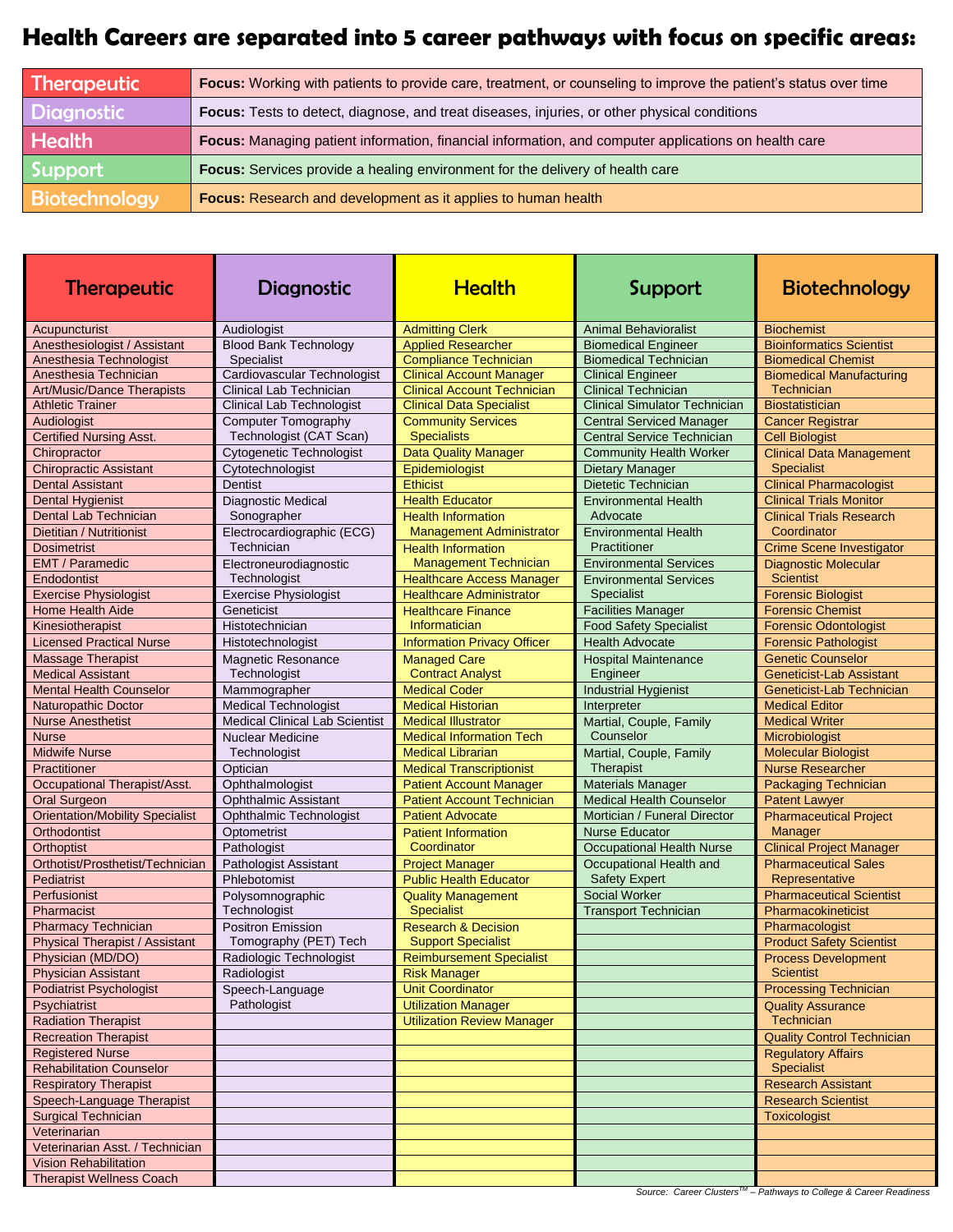#### The information provided in the chart shows various Health Care Occupations grouped together by the amount of training required.

The West Central WDA (Workforce Development Area) includes Lawrence and Mercer Counties.



Average Annual Wages represent 2020 cross-industry wages for the area.<br>Annual Demand is cross-industry and comes from the 2018-2028 employment projections for the area.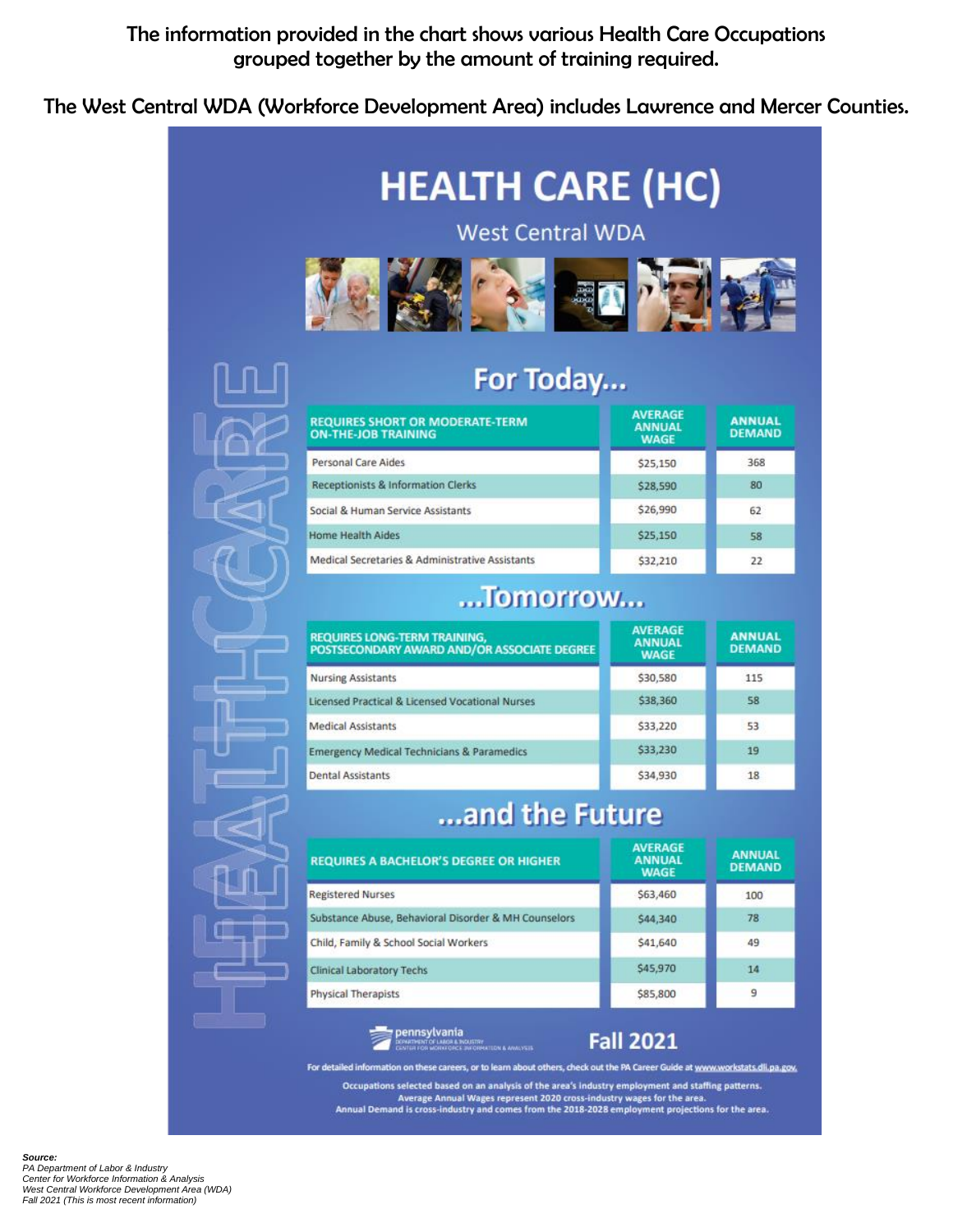

| <b>Emergency Medical Technicians &amp; Paramedics</b> |                                                              |
|-------------------------------------------------------|--------------------------------------------------------------|
| Health Science Career Pathway: Therapeutic            |                                                              |
| Projected Increase in Jobs by 2028: 8.3%              |                                                              |
| Yearly Demand of Job Openings: 19                     |                                                              |
|                                                       | Level of Education Needed:   Post-Secondary Training Program |
| Entry Level Salary:   \$24,290                        |                                                              |



| <b>Registered Nurses</b>                 |                                            |                                                |
|------------------------------------------|--------------------------------------------|------------------------------------------------|
|                                          | Health Science Career Pathway: Therapeutic |                                                |
| Projected Increase in Jobs by 2028: 8.2% |                                            |                                                |
|                                          | Yearly Demand of Job Openings: 100         |                                                |
|                                          |                                            | Level of Education Needed:   Bachelor's Degree |
|                                          | Entry Level Salary:   \$47,120             |                                                |



| <b>Child, Family &amp; School Social Workers</b> |  |  |
|--------------------------------------------------|--|--|
| Health Science Career Pathway: Support Services  |  |  |
| Projected Increase in Jobs by 2028:   6.7%       |  |  |
| Yearly Demand of Job Openings:   49              |  |  |
| Level of Education Needed:   Bachelor's Degree   |  |  |
| Entry Level Salary: \$31,980                     |  |  |



| <b>Licensed Practical and Licensed Vocational Nurses</b> |  |  |
|----------------------------------------------------------|--|--|
| Health Science Career Pathway: Therapeutic               |  |  |
| Projected Increase in Jobs by 2028: 4.2%                 |  |  |
| Yearly Demand of Job Openings: 58                        |  |  |
| Level of Education Needed: Post-Secondary Training       |  |  |
| Entry Level Salary: \$28,780                             |  |  |



| <b>Nursing Assistants</b>                          |  |  |  |
|----------------------------------------------------|--|--|--|
| Health Science Career Pathway: Therapeutic         |  |  |  |
| Projected Increase in Jobs by 2028:   4.1%         |  |  |  |
| Yearly Demand of Job Openings: 115                 |  |  |  |
| Level of Education Needed: Post-Secondary Training |  |  |  |
| Entry Level Salary: \$26,930                       |  |  |  |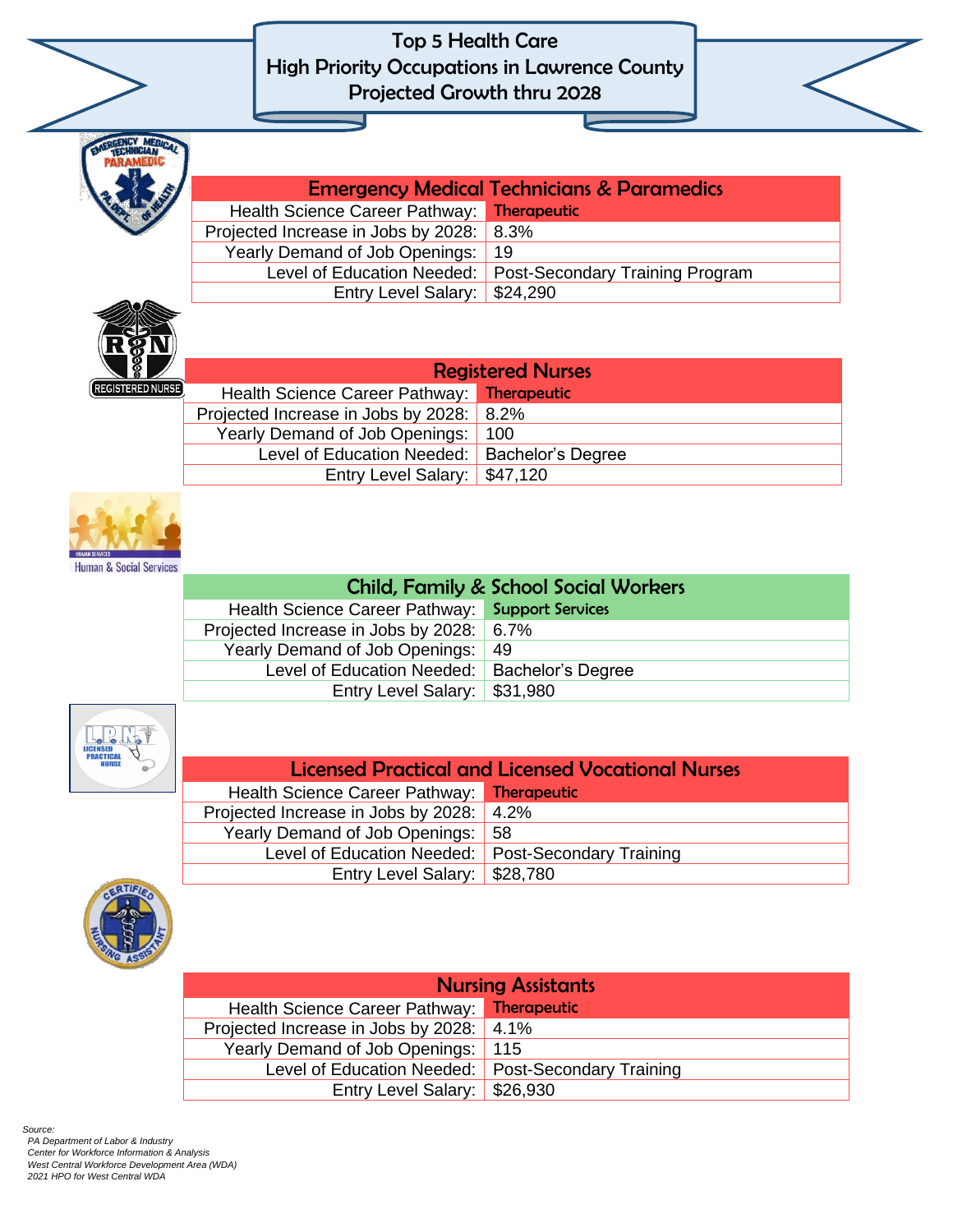# **HealthCare Career Stats** when considering employment in **Lawrence County, PA**



Standard Occupational Classifications in Lawrence County, PA associated with Healthcare

#### Healthcare Practitioners & Technical

- Entry Level Wage in Lawrence County, PA is \$29,690
- Average Wage in Lawrence County, PA is \$65,070

#### Healthcare Support

- Entry Level Wage in Lawrence County, PA is \$22,290
- Average Wage in Lawrence County, PA is \$26,580



## Top 3 Industries in Lawrence County, PA

#### Health Care / Social Assistance

- Employs 20.8% of individuals in Lawrence County
- 341 Businesses within this industry are located in Lawrence County, PA
- Overall average wages are \$38,942

#### **Manufacturing**

- Employs 12.8% of individuals in Lawrence County, PA
- 142 Businesses within this industry are located in Lawrence County, PA
- Overall average wages are \$60,015

#### Retail Trade

- Employs 11.5 % of individuals in Lawrence County, PA
- 251 businesses within this industry are located in Lawrence County, PA

*Source:*

• Overall average wages are \$30,519

Median Personal Per Capita Income Lawrence County, PA \$45,252

> *Source: Bureau of Economic Analysis (BEA) – 2019 Center for Workforce Information & Analysis PA WorkStats / Lawrence County Profile [March 2022]*

 *Center for Workforce Information & Analysis PA Work Stats / Lawrence County Profile [March 2022]*